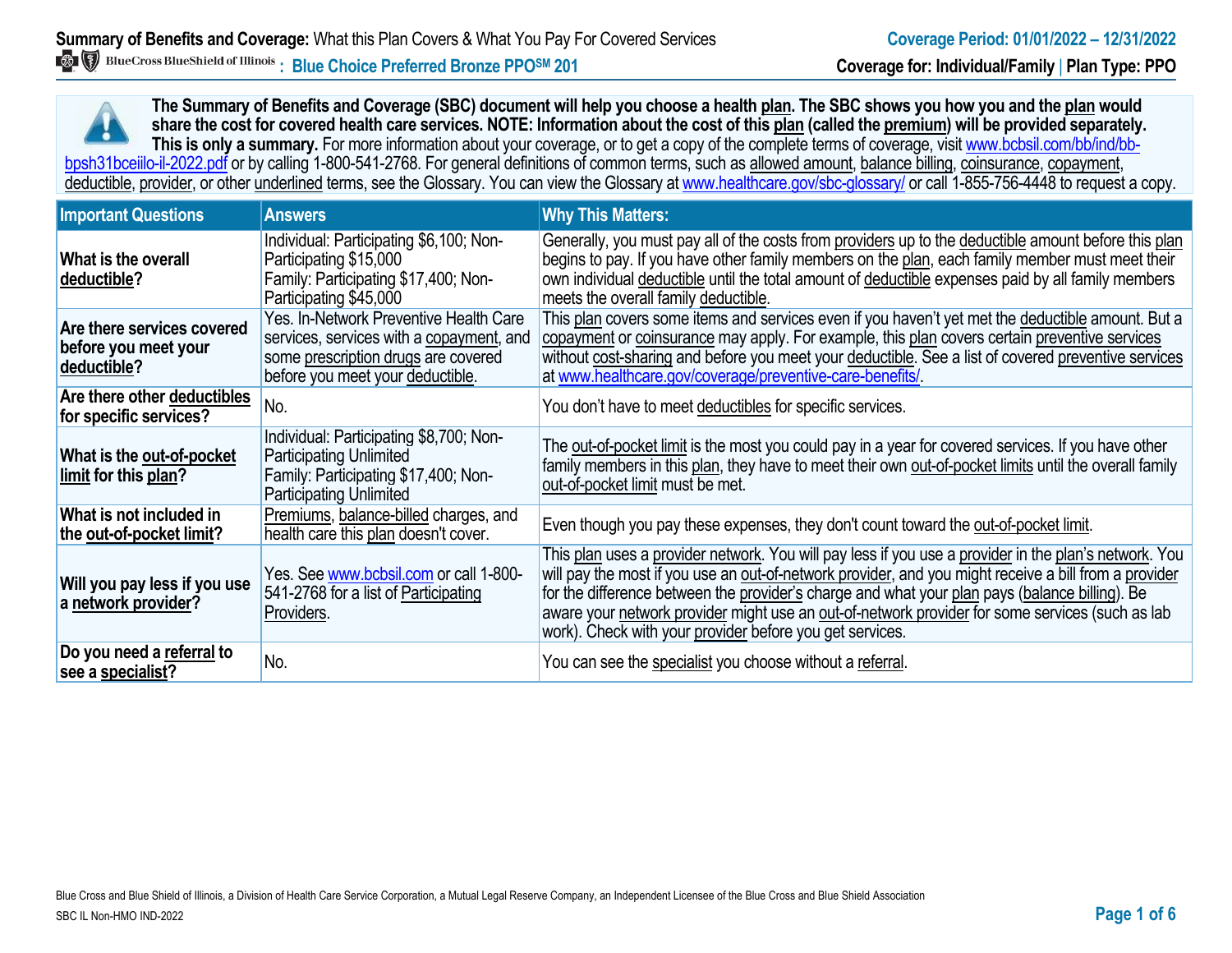

All **copayment** and **coinsurance** costs shown in this chart are after your **deductible** has been met, if a **deductible** applies.

|                                       |                                                     | <b>What You Will Pay</b>                                               |                                                              |                                                                                                                                                                    |
|---------------------------------------|-----------------------------------------------------|------------------------------------------------------------------------|--------------------------------------------------------------|--------------------------------------------------------------------------------------------------------------------------------------------------------------------|
| <b>Common</b><br><b>Medical Event</b> | <b>Services You May Need</b>                        | <b>Participating Provider</b><br>(You will pay the least)              | <b>Non-Participating Provider</b><br>(You will pay the most) | <b>Limitations, Exceptions, &amp; Other</b><br><b>Important Information</b>                                                                                        |
|                                       | Primary care visit to treat an<br>injury or illness | \$45/visit; deductible does not apply                                  | 50% coinsurance                                              | Virtual Visits: \$45/visit. See your benefit<br>booklet* for details.                                                                                              |
| If you visit a health care            | Specialist visit                                    | 50% coinsurance                                                        | 50% coinsurance                                              | None                                                                                                                                                               |
| provider's office or<br>clinic        | Preventive care/screening/<br>immunization          | No Charge; deductible does not apply 50% coinsurance                   |                                                              | You may have to pay for services that<br>aren't preventive. Ask your provider if the<br>services needed are preventive. Then<br>check what your plan will pay for. |
| If you have a test                    | Diagnostic test (x-ray, blood<br>work)              | Freestanding Facility: 40%<br>coinsurance<br>Hospital: 50% coinsurance | 50% coinsurance                                              | Preauthorization may be required; see your<br>benefit booklet* for details.                                                                                        |
|                                       | Imaging (CT/PET scans,<br>MRI <sub>s</sub> )        | Freestanding Facility: 40%<br>coinsurance<br>Hospital: 50% coinsurance | 50% coinsurance                                              | Preauthorization may be required; see your<br>benefit booklet <sup>*</sup> for details.                                                                            |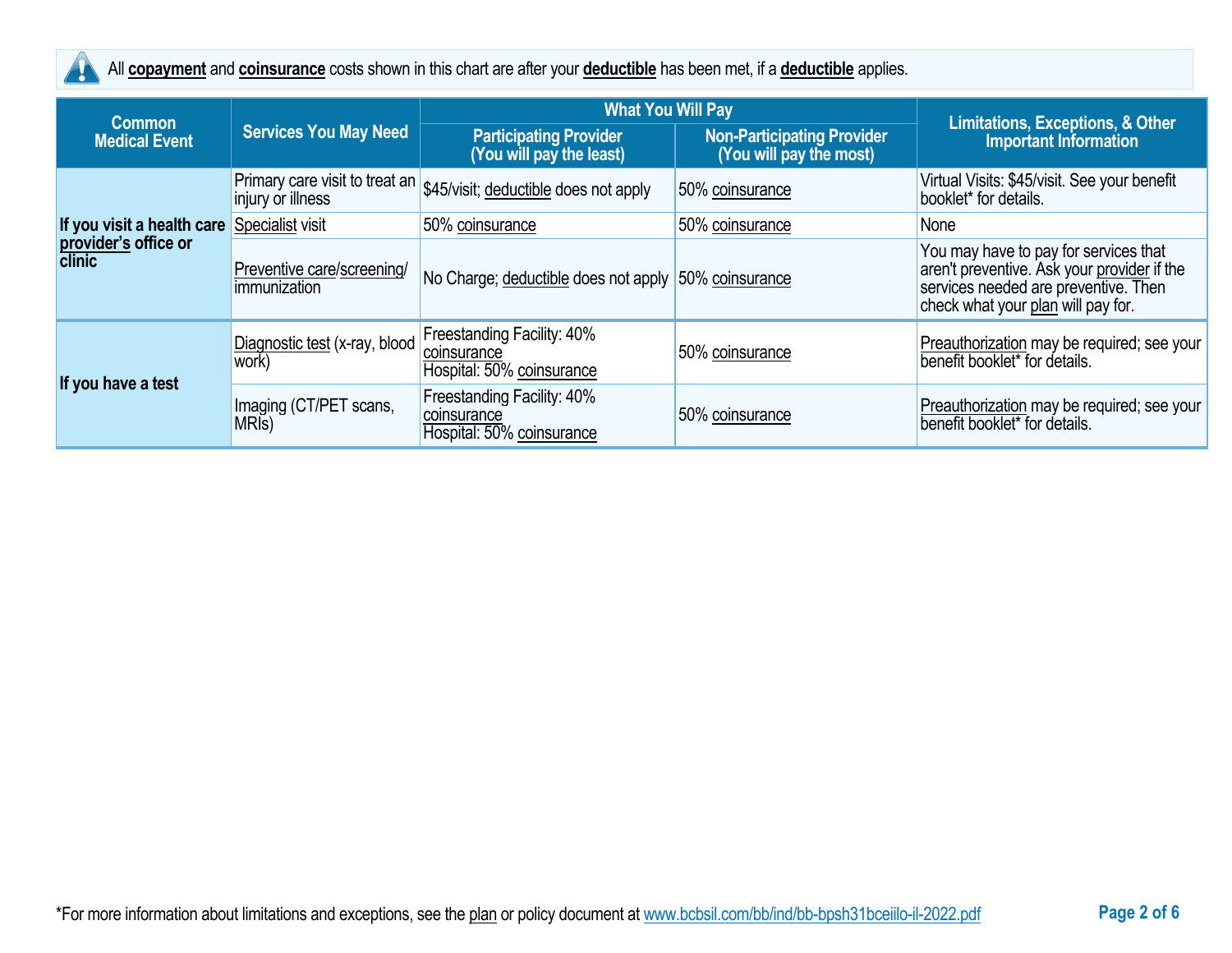| <b>Common</b>                                              |                                                   | <b>What You Will Pay</b><br><b>Non-Participating Provider</b><br><b>Participating Provider</b><br>(You will pay the least)<br>(You will pay the most) |                                                          | <b>Limitations, Exceptions, &amp; Other</b><br><b>Important Information</b>                                                                                                            |  |
|------------------------------------------------------------|---------------------------------------------------|-------------------------------------------------------------------------------------------------------------------------------------------------------|----------------------------------------------------------|----------------------------------------------------------------------------------------------------------------------------------------------------------------------------------------|--|
| <b>Medical Event</b>                                       | <b>Services You May Need</b>                      |                                                                                                                                                       |                                                          |                                                                                                                                                                                        |  |
|                                                            | Preferred generic drugs                           | Retail - Preferred - \$10/prescription<br>Non-Preferred - \$20/prescription<br>Mail - \$30/prescription; deductible<br>does not apply                 | Retail - \$20/prescription; deductible<br>does not apply | Limited to a 30-day supply at retail (or a 90-<br>day supply at a network of select retail<br>pharmacies). Up to a 90-day supply at mail<br>order. Specialty drugs limited to a 30-day |  |
| If you need drugs to<br>treat your illness or<br>condition | Non-preferred generic<br>drugs                    | Retail - Preferred - \$20/prescription<br>Non-Preferred - \$30/prescription<br>Mail - \$60/prescription; deductible<br>does not apply                 | Retail - \$30/prescription; deductible<br>does not apply | supply.<br>Payment of the difference between the cost<br>of a brand name drug and a generic may<br>also be required if a generic drug is<br>available.                                 |  |
| More information about<br>prescription drug                | Preferred brand drugs                             | Preferred - 30% coinsurance<br>Non-Preferred - 35% coinsurance                                                                                        | Retail - 35% coinsurance                                 | All Out-of-Network prescriptions are subject<br>to a 50% additional charge after the                                                                                                   |  |
| coverage is available at<br>www.bcbsil.com/rx22            | Non-preferred brand drugs                         | Preferred - 35% coinsurance<br>Non-Preferred - 40% coinsurance                                                                                        | Retail - 40% coinsurance                                 | applicable copayment/coinsurance.<br>Additional charge will not apply to any<br>deductible or out-of-pocket amounts.                                                                   |  |
|                                                            | Preferred specialty drugs                         | 45% coinsurance                                                                                                                                       | 45% coinsurance                                          | The amount you may pay per 30-day                                                                                                                                                      |  |
|                                                            | Non-preferred specialty<br>drugs                  | 50% coinsurance                                                                                                                                       | 50% coinsurance                                          | supply of a covered insulin drug, regardless<br>of quantity or type, shall not exceed \$100,<br>when obtained from a Preferred<br>Participating or Participating Pharmacy.             |  |
| If you have outpatient<br>surgery                          | Facility fee (e.g.,<br>ambulatory surgery center) | Freestanding Facility: \$600/visit plus<br>40% coinsurance<br>Hospital: \$600/visit plus 50%<br>coinsurance                                           | \$2,000/visit plus 50% coinsurance                       | Preauthorization may be required.<br>For Outpatient Infusion Therapy, see your<br>benefit booklet* for details.                                                                        |  |
|                                                            | Physician/surgeon fees                            | \$200/visit plus 50% coinsurance                                                                                                                      | 50% coinsurance                                          |                                                                                                                                                                                        |  |
|                                                            | <b>Emergency room care</b>                        | \$1,000/visit plus 50% coinsurance                                                                                                                    | \$1,000/visit plus 50% coinsurance                       | Per occurrence copayment waived upon<br>inpatient admission.                                                                                                                           |  |
| If you need immediate<br>medical attention                 | <b>Emergency medical</b><br>transportation        | 50% coinsurance                                                                                                                                       | 50% coinsurance                                          | Preauthorization may be required for non-<br>emergency transportation; see your benefit<br>booklet* for details.                                                                       |  |
|                                                            | Urgent care                                       | \$60/visit; deductible does not apply                                                                                                                 | 50% coinsurance                                          | None                                                                                                                                                                                   |  |
| If you have a hospital<br>stay                             | Facility fee (e.g., hospital<br>room)             | \$850/visit plus 50% coinsurance                                                                                                                      | \$2,000/visit plus 50% coinsurance                       | Preauthorization required. Preauthorization<br>penalty: \$1,000 or 50% of the eligible<br>charge In-Network, \$500 Out-of-Network.<br>See your benefit booklet* for details.           |  |
|                                                            | Physician/surgeon fees                            | 50% coinsurance                                                                                                                                       | 50% coinsurance                                          | Preauthorization required.                                                                                                                                                             |  |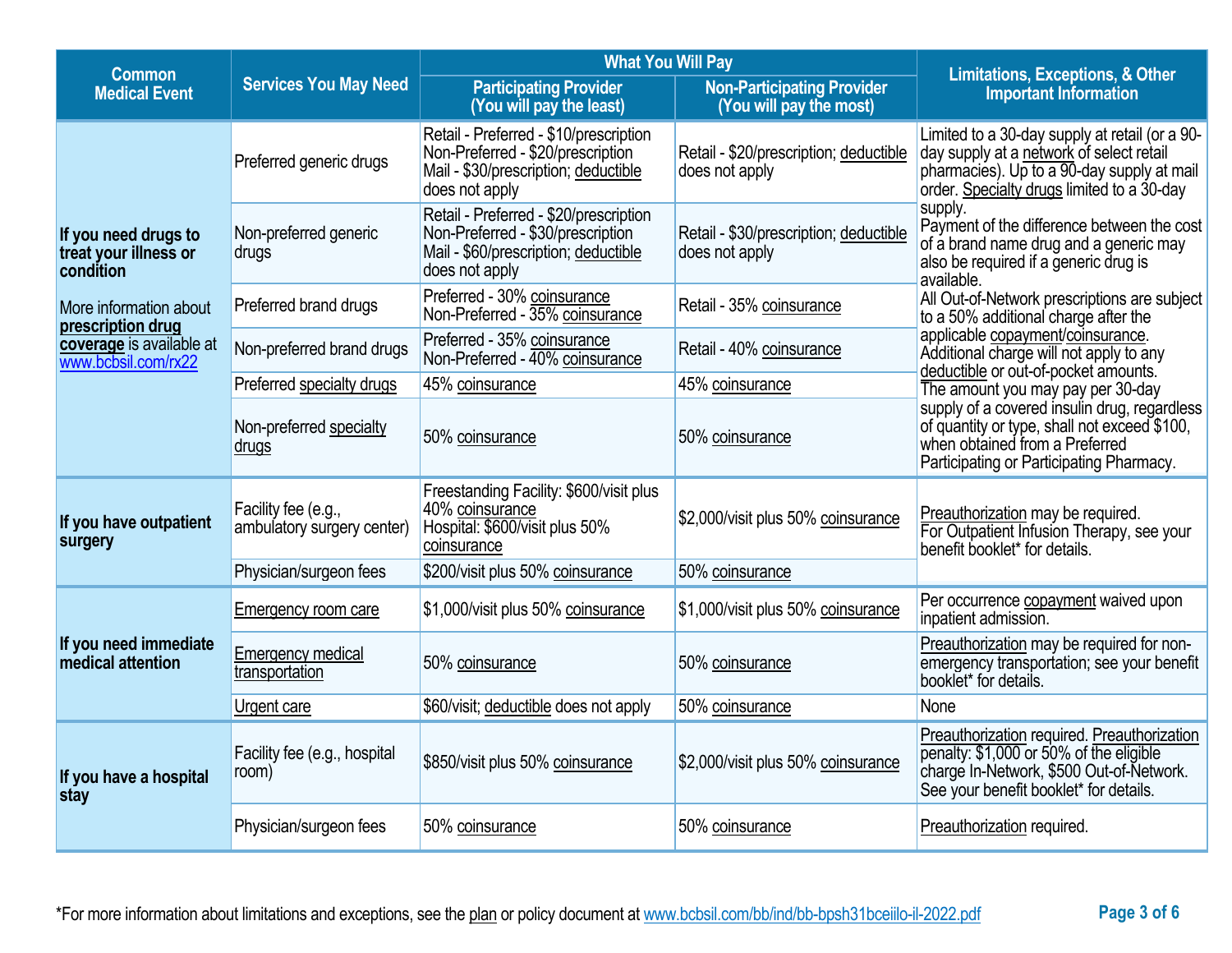| <b>Common</b>                                                    |                                              | <b>What You Will Pay</b>                                                               |                                                                       |                                                                                                                                                                                                                                                            |
|------------------------------------------------------------------|----------------------------------------------|----------------------------------------------------------------------------------------|-----------------------------------------------------------------------|------------------------------------------------------------------------------------------------------------------------------------------------------------------------------------------------------------------------------------------------------------|
| <b>Services You May Need</b><br><b>Medical Event</b>             |                                              | <b>Participating Provider</b><br>(You will pay the least)                              | <b>Non-Participating Provider</b><br>(You will pay the most)          | <b>Limitations, Exceptions, &amp; Other</b><br><b>Important Information</b>                                                                                                                                                                                |
| If you need mental<br>health, behavioral<br>health, or substance | Outpatient services                          | 50% coinsurance for office visits; 40%<br>coinsurance for other outpatient<br>services | 50% coinsurance                                                       | Preauthorization may be required; see your<br>benefit booklet* for details.                                                                                                                                                                                |
| abuse services                                                   | Inpatient services                           | \$850/visit plus 50% coinsurance                                                       | \$2,000/visit plus 50% coinsurance                                    | Preauthorization required.                                                                                                                                                                                                                                 |
|                                                                  | Office visits                                | Primary Care: \$45; deductible does<br>not apply<br>Specialist: 50% coinsurance        | 50% coinsurance                                                       | Copayment applies to first prenatal visit<br>(per pregnancy). Cost sharing does not<br>apply for preventive services. Depending                                                                                                                            |
| If you are pregnant                                              | Childbirth/delivery<br>professional services | 50% coinsurance                                                                        | 50% coinsurance                                                       | on the type of services, deductible may<br>apply. Maternity care may include tests and                                                                                                                                                                     |
|                                                                  | Childbirth/delivery facility<br>services     | \$850/visit plus 50% coinsurance                                                       | \$2,000/visit plus 50% coinsurance                                    | services described elsewhere in the SBC<br>(i.e., ultrasound).                                                                                                                                                                                             |
|                                                                  | Home health care                             | 50% coinsurance                                                                        | 50% coinsurance                                                       | Preauthorization may be required.                                                                                                                                                                                                                          |
| If you need help                                                 | <b>Rehabilitation services</b>               | 50% coinsurance                                                                        | 50% coinsurance                                                       | Preauthorization may be required.                                                                                                                                                                                                                          |
| recovering or have                                               | <b>Habilitation services</b>                 | 50% coinsurance                                                                        | 50% coinsurance                                                       |                                                                                                                                                                                                                                                            |
| other special health<br>needs                                    | Skilled nursing care                         | 50% coinsurance                                                                        | 50% coinsurance                                                       | Preauthorization may be required.                                                                                                                                                                                                                          |
|                                                                  | Durable medical equipment                    | 50% coinsurance                                                                        | 50% coinsurance                                                       | Preauthorization may be required.                                                                                                                                                                                                                          |
|                                                                  | Hospice services                             | 50% coinsurance                                                                        | 50% coinsurance                                                       | Preauthorization may be required.                                                                                                                                                                                                                          |
| If your child needs<br>dental or eye care                        | Children's eye exam                          | No Charge; deductible does not apply                                                   | Up to a \$30 reimbursement is<br>available; deductible does not apply | One visit per year. Out-of-Network<br>reimbursement will not exceed the retail<br>cost. See your benefit booklet* (Pediatric<br>Vision Care Benefits) for details.                                                                                         |
|                                                                  | Children's glasses                           | No Charge; deductible does not apply                                                   | Up to a \$75 reimbursement is<br>available; deductible does not apply | One pair of glasses per year up to age 19.<br>Reimbursement for frames, lenses and lens<br>options purchased Out-of-Network is<br>available (not to exceed the retail cost). See<br>your benefit booklet* (Pediatric Vision Care<br>Benefits) for details. |
|                                                                  | Children's dental check-up                   | Not Covered                                                                            | <b>Not Covered</b>                                                    | None                                                                                                                                                                                                                                                       |

# **Excluded Services & Other Covered Services:**

| Services Your Plan Generally Does NOT Cover (Check your policy or plan document for more information and a list of any other excluded services.) |                                                    |                      |  |
|--------------------------------------------------------------------------------------------------------------------------------------------------|----------------------------------------------------|----------------------|--|
| Acupuncture                                                                                                                                      | Long-term care                                     | Routine eve care     |  |
| Dental care (Adult)                                                                                                                              | Non-emergency care when traveling outside the U.S. | Weight loss programs |  |

\*For more information about limitations and exceptions, see the plan or policy document at www.bcbsil.com/bb/ind/bb-bpsh31bceiilo-il-2022.pdf **Page 4 of 6**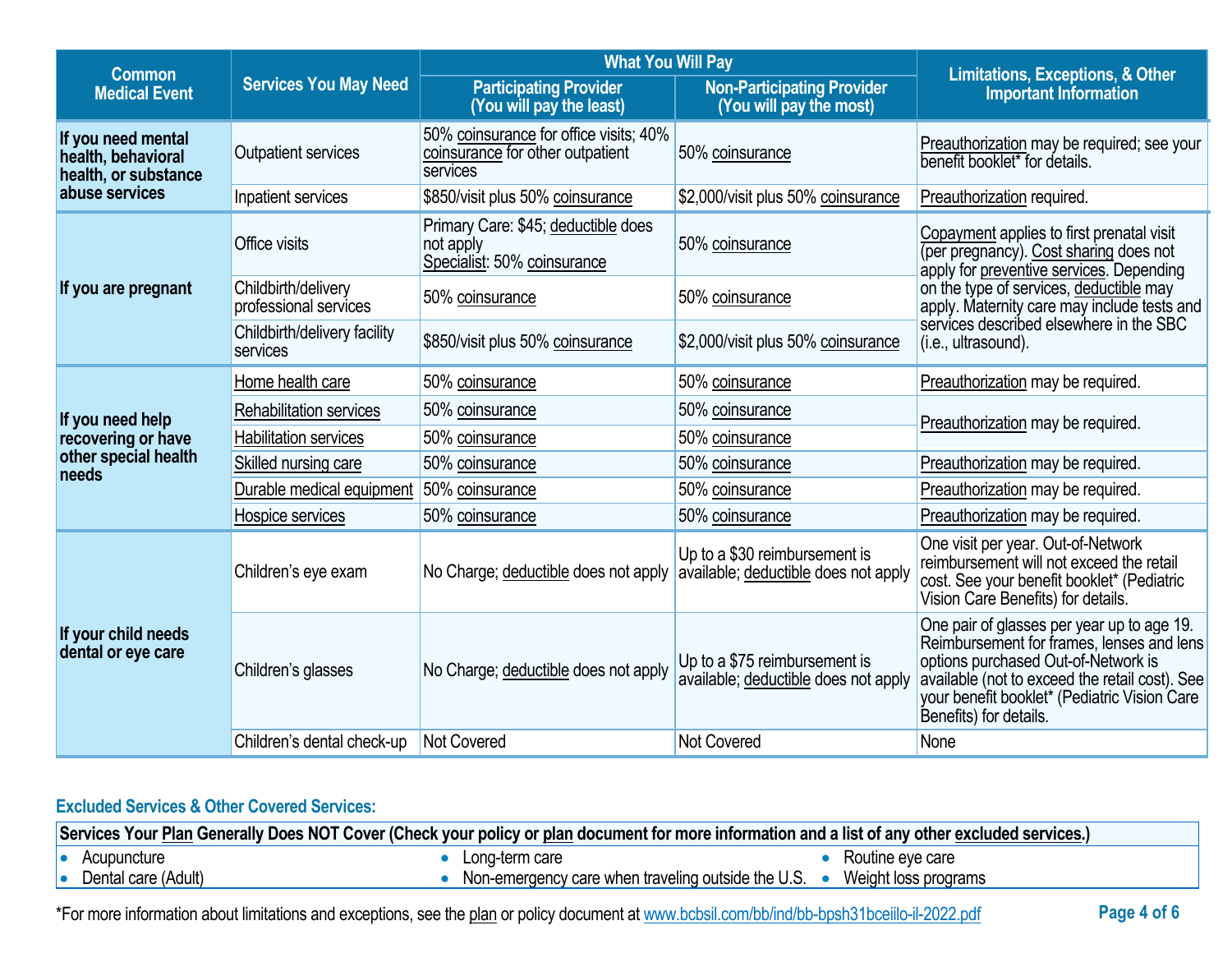| Other Covered Services (Limitations may apply to these services. This isn't a complete list. Please see your plan document.)                         |  |                                                                                                                                                                                                                                                                                                                                                   |  |                                                                                                                                                                  |  |
|------------------------------------------------------------------------------------------------------------------------------------------------------|--|---------------------------------------------------------------------------------------------------------------------------------------------------------------------------------------------------------------------------------------------------------------------------------------------------------------------------------------------------|--|------------------------------------------------------------------------------------------------------------------------------------------------------------------|--|
| Abortion care<br><b>Bariatric surgery</b><br>Chiropractic care (Chiropractic and Osteopathic<br>manipulation limited to 25 visits per calendar year) |  | Cosmetic surgery (only for the correction of congenital •<br>deformities or conditions resulting from accidental<br>injuries, scars, tumors, or diseases)<br>Hearing aids (for children 1 per ear every 24 months,<br>for adults up to \$2,500 per ear every 24 months)<br>Infertility treatment (covered for 4 procedures per<br>benefit period) |  | Private-duty nursing (with the exception of inpatient<br>private duty nursing)<br>Routine foot care (due to systemic disease and in<br>connection with diabetes) |  |

Your Rights to Continue Coverage: There are agencies that can help if you want to continue your coverage after it ends. The contact information for those agencies is: the plan at 1-800-541-2768. You may also contact your state insurance department at 1-877-527-9431. Other coverage options may be available to you, too, including buying individual insurance coverage through the Health Insurance Marketplace. For more information about the Marketplace, visi[t www.HealthCare.gov](http://www.healthcare.gov/) or call 1-800-318-2596.

Your Grievance and Appeals Rights: There are agencies that can help if you have a complaint against your plan for a denial of a claim. This complaint is called a grievance or appeal. For more information about your rights, look at the explanation of benefits you will receive for that medical claim. Your plan documents also provide complete information on how to submit a claim, appeal, or a grievance for any reason to your plan. For more information about your rights, this notice, or assistance, contact: Blue Cross and Blue Shield of Illinois at 1-800-541-2768 or visit [www.bcbsil.com,](http://www.bcbsil.com/) or contact the U.S. Department of Labor's Employee Benefits Security Administration at 1866-444-EBSA (3272) or visit [www.dol.gov/ebsa/healthreform.](http://www.dol.gov/ebsa/healthreform) Additionally, a consumer assistance program can help you file your appeal. Contact the Illinois Department of Insurance at (877) 527-9431 or visi[t http://insurance.illinois.gov.](http://insurance.illinois.gov/)

## **Does this plan provide Minimum Essential Coverage? Yes**

Minimum Essential Coverage generally includes plans, health insurance available through the Marketplace or other individual market policies, Medicare, Medicaid, CHIP, TRICARE, and certain other coverage. If you are eligible for certain types of Minimum Essential Coverage, you may not be eligible for the premium tax credit.

### **Does this plan meet the Minimum Value Standards? Not Applicable**

If your plan doesn't meet the Minimum Value Standards, you may be eligible for a premium tax credit to help you pay for a plan through the Marketplace.

### **Language Access Services:**

Spanish (Español): Para obtener asistencia en Español, llame al 1-800-541-2768. Tagalog (Tagalog): Kung kailangan ninyo ang tulong sa Tagalog tumawag sa 1-800-541-2768. Chinese (中文): 如果需要中文的帮助,请拨打这个号码 1-800-541-2768. Navajo (Dine): Dinek'ehgo shika at'ohwol ninisingo, kwiijigo holne' 1-800-541-2768.

*To see examples of how this plan might cover costs for a sample medical situation, see the next section.*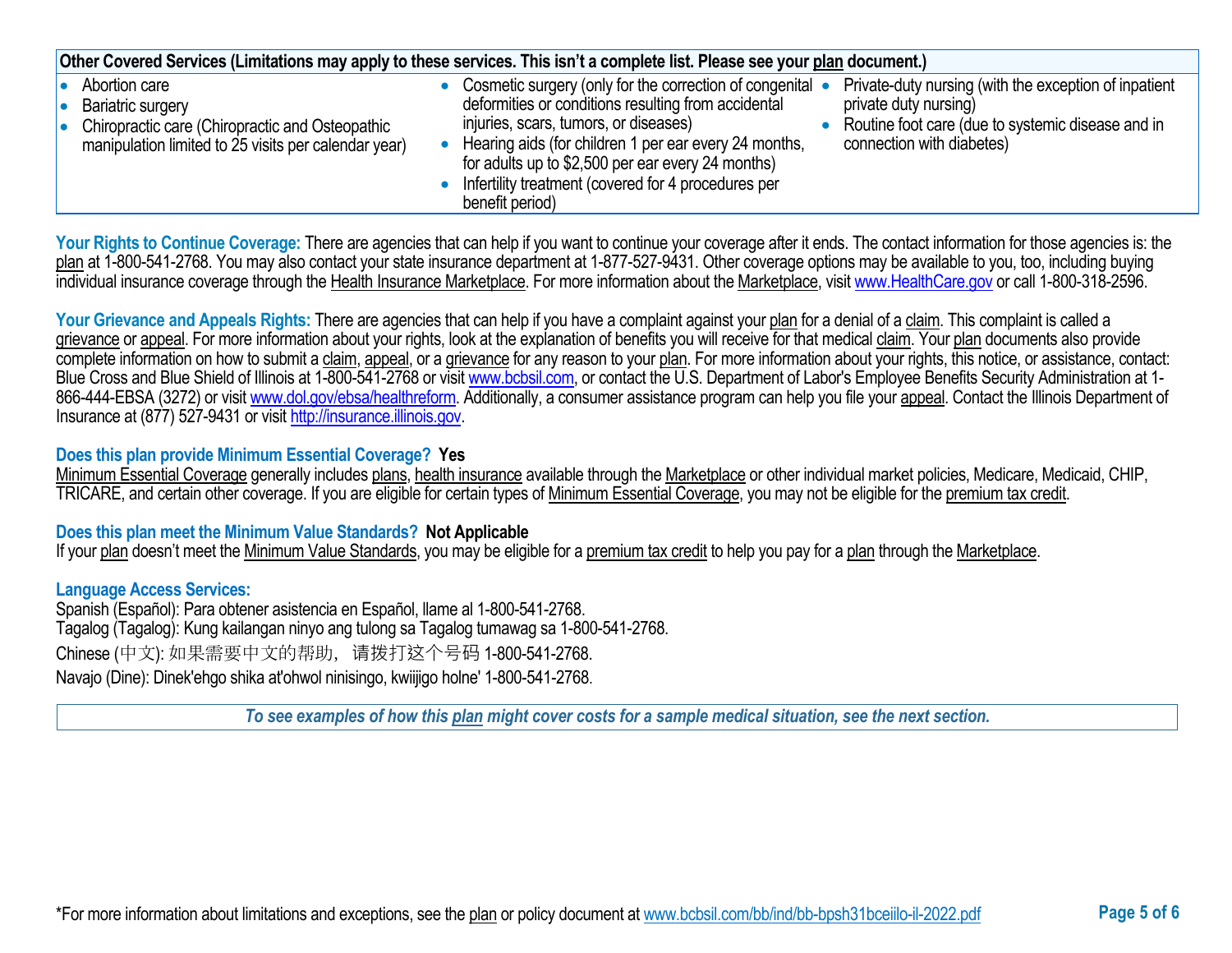## **About these Coverage Examples:**



**This is not a cost estimator.** Treatments shown are just examples of how this plan might cover medical care. Your actual costs will be different depending on the actual care you receive, the prices your providers charge, and many other factors. Focus on the cost-sharing amounts (deductibles, copayments and coinsurance) and excluded services under the plan. Use this information to compare the portion of costs you might pay under different health plans. Please note these coverage examples are based on self-only coverage.

# **Peg is Having a Baby** (9 months of in-network pre-natal care and a hospital delivery)

| ■ The plan's overall deductible   | \$6,100   |
|-----------------------------------|-----------|
| ■ Specialist coinsurance          | 50%       |
| ■ Hospital (facility) copay/coins | \$850+50% |
| Other coinsurance                 | 50%       |

# **This EXAMPLE event includes services like:**

Specialist office visits (*prenatal care)* Childbirth/Delivery Professional Services Childbirth/Delivery Facility Services Diagnostic tests (*ultrasounds and blood work)* Specialist visit *(anesthesia)* 

| <b>Total Example Cost</b> | \$12,700 |
|---------------------------|----------|
|                           |          |

## **In this example, Peg would pay:**

| <b>Cost Sharing</b>        |         |  |  |
|----------------------------|---------|--|--|
| Deductibles                | \$6,100 |  |  |
| Copayments                 | \$900   |  |  |
| Coinsurance                | \$1,700 |  |  |
| What isn't covered         |         |  |  |
| Limits or exclusions       | \$60    |  |  |
| The total Peg would pay is | \$8,760 |  |  |

# **Managing Joe's Type 2 Diabetes** (a year of routine in-network care of a wellcontrolled condition)

| The plan's overall deductible     | \$6,100   |
|-----------------------------------|-----------|
| Specialist coinsurance            | 50%       |
| ■ Hospital (facility) copay/coins | \$850+50% |
| ■ Other coinsurance               | 50%       |

## **This EXAMPLE event includes services like:**

Primary care physician office visits (*including disease education)* Diagnostic tests *(blood work)* Prescription drugs Durable medical equipment *(glucose meter)* 

# **Total Example Cost \$5,600**

## **In this example, Joe would pay:**

| Cost Sharing                 |         |  |  |  |
|------------------------------|---------|--|--|--|
| Deductibles                  | \$4,300 |  |  |  |
| Copayments                   | \$500   |  |  |  |
| Coinsurance                  | \$0     |  |  |  |
| What isn't covered           |         |  |  |  |
| \$20<br>Limits or exclusions |         |  |  |  |
| The total Joe would pay is   | \$4,820 |  |  |  |

# **Mia's Simple Fracture** (in-network emergency room visit and follow up care)

| ■ The plan's overall deductible   | \$6,100   |
|-----------------------------------|-----------|
| ■ Specialist coinsurance          | 50%       |
| ■ Hospital (facility) copay/coins | \$850+50% |
| Other coinsurance                 | 50%       |

### **This EXAMPLE event includes services like:**

Emergency room care *(including medical supplies)* Diagnostic test *(x-ray)* Durable medical equipment *(crutches)* Rehabilitation services *(physical therapy)*

| <b>Total Example Cost</b> | \$2,800 |
|---------------------------|---------|
|---------------------------|---------|

### **In this example, Mia would pay:**

| <b>Cost Sharing</b>        |         |  |
|----------------------------|---------|--|
| Deductibles                | \$2,400 |  |
| Copayments                 | \$400   |  |
| Coinsurance                | \$0     |  |
| What isn't covered         |         |  |
| Limits or exclusions       | \$0     |  |
| The total Mia would pay is | \$2,800 |  |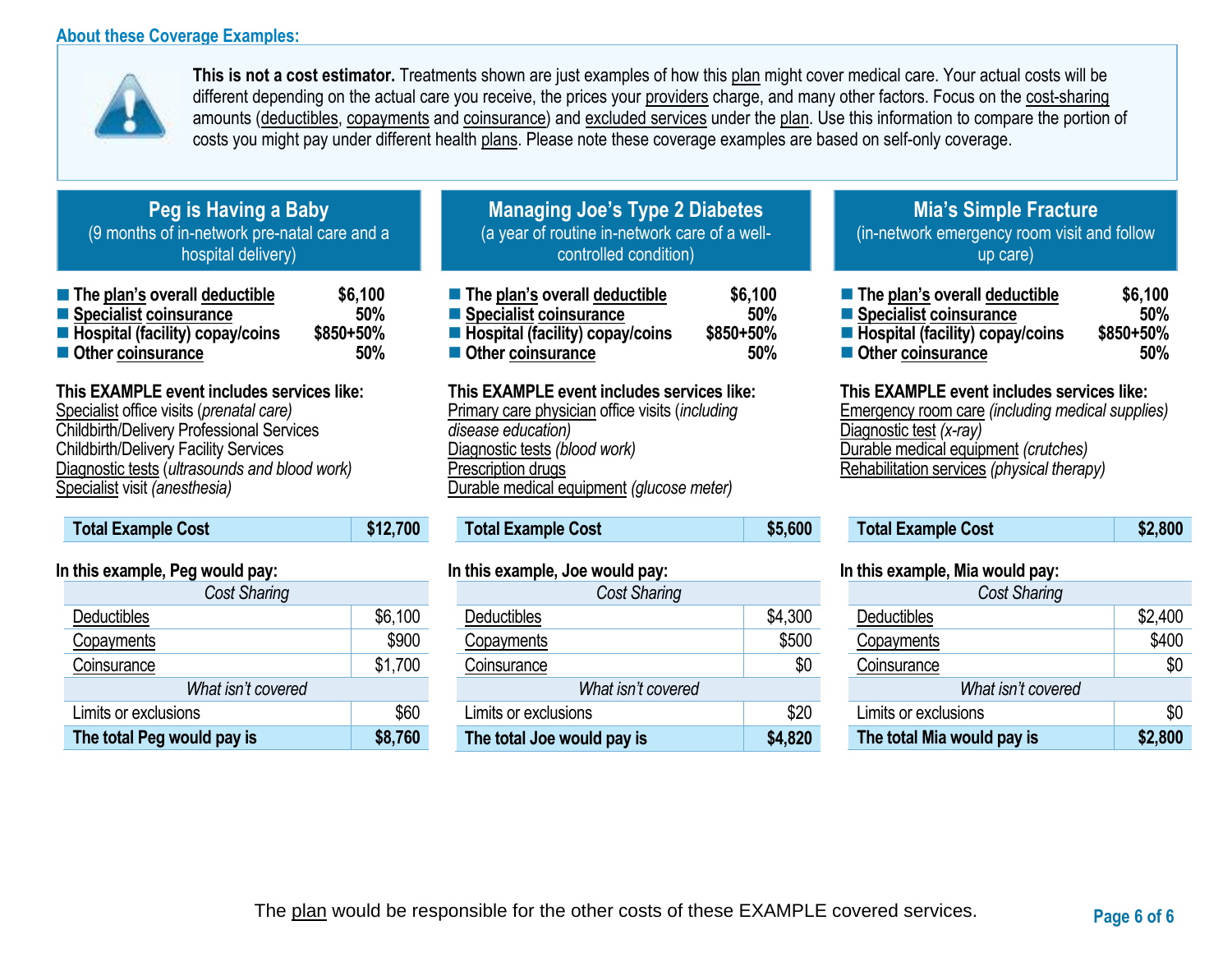

## Health care coverage is important for everyone.

We provide free communication aids and services for anyone with a disability or who needs language assistance.<br>We do not discriminate on the basis of race, color, national origin, sex, gender identity, age, sexual orientat health status or disability.

To receive language or communication assistance free of charge, please call us at 855-710-6984.

If you believe we have failed to provide a service, or think we have discriminated in another way, contact us to file a grievance.

| Office of Civil Rights Coordinator<br>300 E. Randolph St.<br>35th Floor<br>Chicago, Illinois 60601                          | Phone:<br>TTY/TDD:<br>Fax:<br>Email: | 855-664-7270 (voicemail)<br>855-661-6965<br>855-661-6960<br>CivilRightsCoordinator@hcsc.net                                                                        |
|-----------------------------------------------------------------------------------------------------------------------------|--------------------------------------|--------------------------------------------------------------------------------------------------------------------------------------------------------------------|
| You may file a civil rights complaint with the U.S. Department of Health and Human Services, Office for Civil Rights, at:   |                                      |                                                                                                                                                                    |
| U.S. Dept. of Health & Human Services<br>200 Independence Avenue SW<br>Room 509F, HHH Building 1019<br>Washington, DC 20201 | Phone:<br>TTY/TDD:                   | 800-368-1019<br>800-537-7697<br>Complaint Portal: https://ocrportal.hhs.gov/ocr/portal/lobby.jsf<br>Complaint Forms: http://www.hhs.gov/ocr/office/file/index.html |